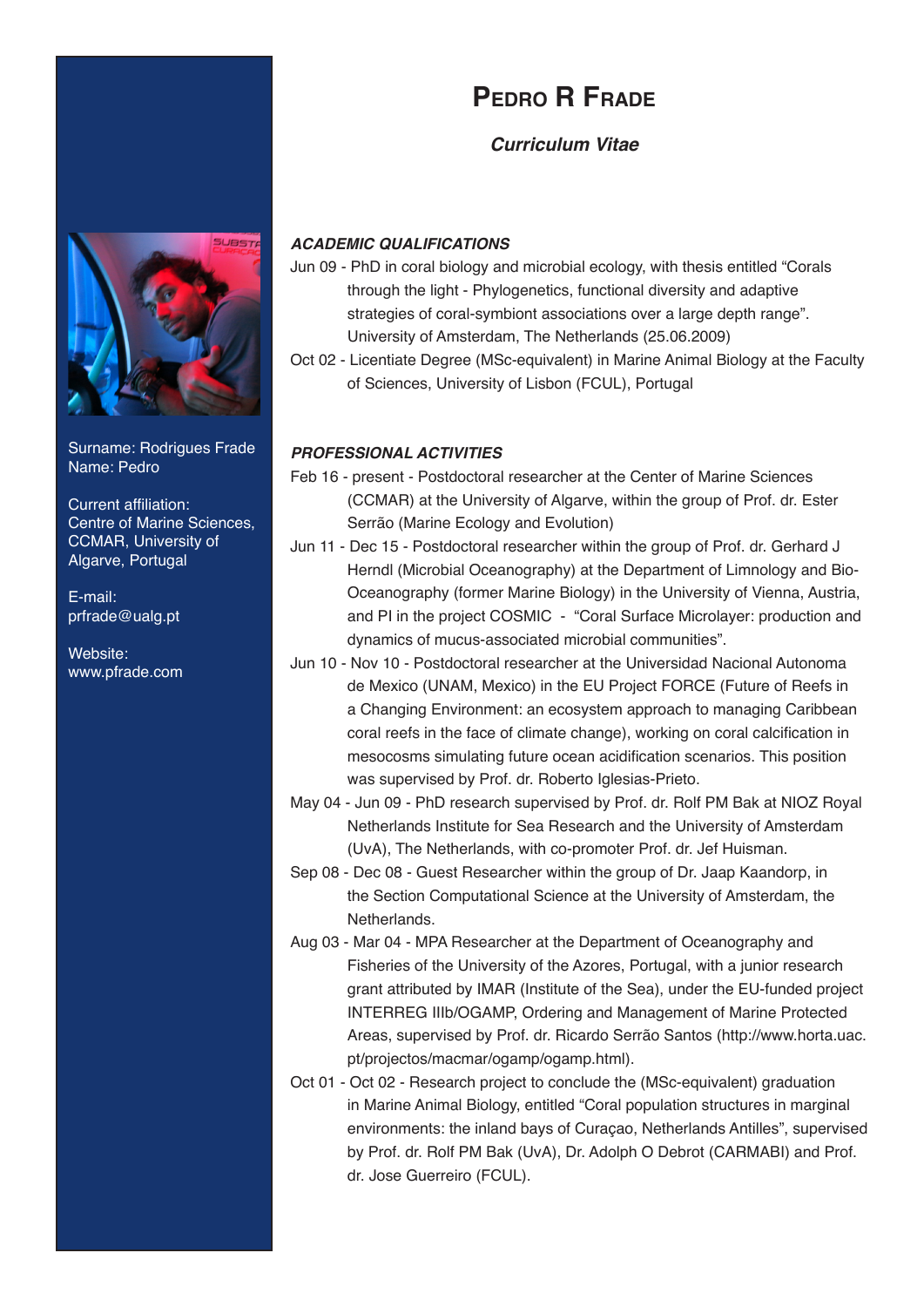#### *SCIENTIFIC PUBLICATIONS*

#### *Peer-review articles*

- 16. Glasl B, Bongaerts P, Elisabeth NH, Hoegh-Guldberg O, Herndl GJ and **Frade PR** (*in press in Coral Reefs*) Microbiome variation in corals with distinct depth distribution ranges across a shallowmesophotic gradient (15-85 m)
- 15. Goldammer H, Hollergschwandtner E, Elisabeth NH, **Frade PR**, and Reipert S (2016) Automated freeze substitution of algae accelerated by a novel agitation module. *Protist 167: 369-376. doi: 10.1016/j.protis.2016.06.002*
- 14. Glasl B, Herndl GJ and **Frade PR** (2016) The microbiome of coral surface mucus has a key role in mediating holobiont health and survival upon disturbance. *The ISME Journal advance online publication, 8 March 2016. doi: 10.1038/ismej.20169*
- 13. **Frade PR**, Roll K, Bergauer K and Herndl GJ (2016) Archaeal and Bacterial communities associated with the surface mucus of Caribbean corals differ in their degree of host specificity and community turnover over reefs. *PLoS ONE 01/2016, 11(1): e0144702. doi: 10.1371/journal.pone.0144702*
- 12. **Frade PR**, Schwaninger V, Glasl B, Sintes E, Hill RW, Simó R and Herndl GJ (2015) Dimethylsulfoniopropionate in corals and its interrelations with bacterial assemblages in coral surface mucus. *Environmental Chemistry 13(2) 252-265. doi: 10.1071/EN15023*
- 11. Bongaerts P, Carmichael M, Hay KB, Tonk L, **Frade PR** and Hoegh-Guldberg O (2015) Prevalent endosymbiont zonation shapes the depth distributions of scleractinian coral species. *Royal Society Open Science 2: 140297. doi: 10.1098/rsos.140297*
- 10. Bongaerts P, **Frade PR**, Hay KB, Englebert N, Latijnhouwers K, Bak RPM, Vermeij MJA and Hoegh-Guldberg O (2015) Deep down on a Caribbean reef: lower mesophotic depths harbor a specialized coral-endosymbiont community. Scientific Reports 5: 7652. doi: 10.1038/srep07652
- 9. Bongaerts P, **Frade PR**, Ogier JJ, Hay KB, van Bleiswijk J, Englebert N, Vermeij MJA, Bak RPM, Visser PM and Hoegh-Guldberg O (2013) Sharing the slope: depth partitioning of Agariciid corals and their associated *Symbiodinium* across shallow and mesophotic habitats (0-60 m) on a Caribbean reef. *BMC Evolutionary Biology 13: 205. doi: 10.1186/1471-2148-13-205*
- 8. Filatov MV, **Frade PR**, Bak RPM, Vermeij MJA and Kaandorp JA (2013) Comparison between colony morphology and molecular phylogeny in the Caribbean scleractinian coral genus *Madracis*. *PLoS ONE 8 (8): e71287. doi: 10.1371/journal.pone.0071287*
- 7. Vermeij MJA, **Frade PR** and Bak RPM (2013) Zooxanthellae presence acts as a settlement cue for aposymbiotic planulae of the Caribbean coral *Montrastraea faveolata*. *Caribbean Journal of Science 47: 31-36*
- 6. **Frade PR**, Reyes-Nivia MC, Faria J, Kaandorp JA, Luttikhuizen PC and Bak RPM (2010) Semipermeable species boundaries in the coral genus *Madracis*: The role of introgression in a brooding coral system. *Molecular Phylogenetics and Evolution 57: 1072-1090*
- 5. Hill RW, Li C, Jones AD, Gunn JP and **Frade PR** (2010) Abundant betaines in reef-building corals and ecological indicators of a photoprotective role. *Coral Reefs 29: 869-880*
- 4. **Frade PR**, de Jongh F, Vermeulen F, van Bleijswijk J and Bak RPM (2008) Variation in symbiont distribution between closely related coral species over large depth ranges. *Molecular Ecology 17: 691-703*
- 3. **Frade PR**, Bongaerts P, Winkelhagen AJS, Tonk L and Bak RPM (2008) In situ photobiology of corals over large depth ranges: a multivariate analysis on the roles of environment, host, and algal symbiont. *Limnology and Oceanography 53: 2711-2723*
- 2. **Frade PR**, Englebert N, Faria J, Visser PM and Bak RPM (2008) Distribution and photobiology of *Symbiodinium* types in different light environments for three colour morphs of the coral *Madracis pharensis*: is there more to it than total irradiance? *Coral Reefs 27: 913-925*
- 1. Vermeij MJA, **Frade PR**, Jacinto RIR, Debrot AO and Bak RPM (2007) Habitat-related differences in population structure are associated with coral reproductive mode: a comparison between fringing reef and inland bay coral communities. *Marine Ecology Progress Series 351: 91-102*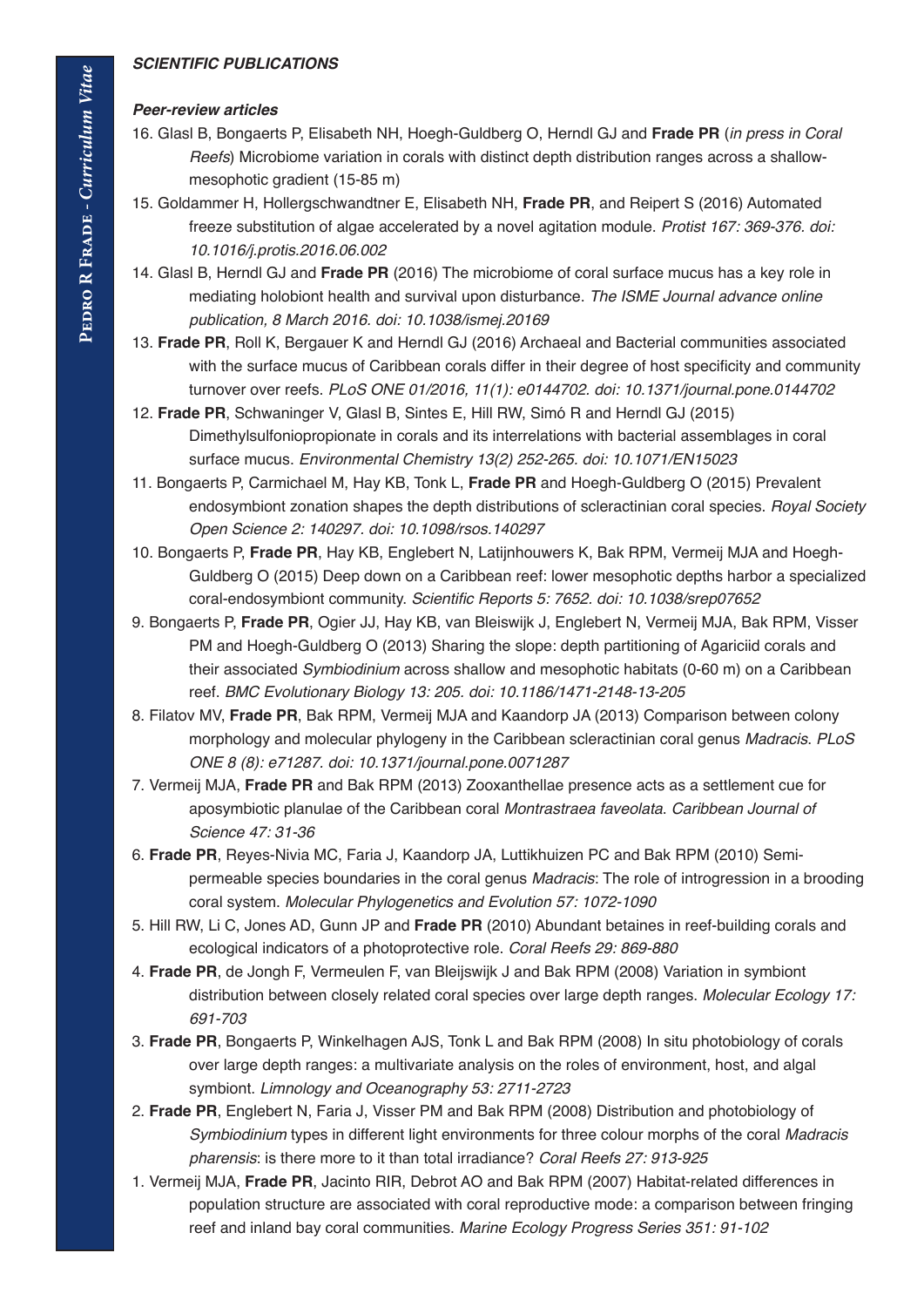#### *Selected conference contributions in the last 5 years*

- 10. Organizer of the *AutReef2015*, a workshop on reef research made in Austria, Natural History Museum (NHM), in Vienna, 28 Oct 2015 (www.autreef.com)
- 9. Host of the session "Microbial lifestyles and microbe-driven processes in Caribbean coral reefs" at the 37th Scientific Meeting of the Association of Marine Laboratories of the Caribbean (AMLC), *Curaçao, 18-22 May 2015*
- 8. **Frade PR**, Schwaninger V, Glasl B, Sintes E, Hill RW, Simó R and Herndl GJ (2015) Coral dimethylsulfoniopropionate: responses to light and stress, and interrelations with bacterial assemblages in surface mucus (oral presentation). 37th Scientific Meeting of the Association of *Marine Laboratories of the Caribbean (AMLC), Curaçao, 18-22 May*
- 7. **Frade PR**, Elisabeth NH, Hay KB, Englebert N, Latijnhouwers KRW, Bak RPM, Vermeij MJA, Herndl GJ, Hoegh-Guldberg O and Bongaerts P (2015) A specialized coral-*Symbiodinium*-Bacteria community deep down on a Caribbean reef (poster presentation). 37th Scientific Meeting of the Association of *Marine Laboratories of the Caribbean (AMLC), Curaçao, 18-22 May*
- 6. Glasl B, Herndl GJ and **Frade PR** (2015) Corals use mucus to garden their microbiome and stay healthy (poster presentation). 37th Scientific Meeting of the Association of Marine Laboratories of the *Caribbean (AMLC), Curaçao, 18-22 May*
- 5. **Frade PR** and Herndl GJ (2014) Linking the composition of coral surface mucus to the structure and function of its associated microbial biofilm community (oral presentation). Biofilms 6, Vienna, *Austria, 13 May*
- 4. **Frade PR**, Roll K, Garcia J, Birgel D and Herndl GJ (2013) A multidisciplinary approach to study coral surface mucus as a microbial niche (oral presentation). *SAME conference on Aquatic Microbial Ecology, Stresa, Italy, 8-13 September*
- 3. **Frade PR** (2012) Coral surface microlayer: the unexplored microhabitat linking zooxanthellae activity to the structure and dynamics of mucus-associated prokaryotic communities (oral presentation). Symposium "Let's talk about symbiosis", University of Vienna, Austria, 10 October
- 2. **Frade PR**, Bergauer K and Herndl GJ (2012) Diversity and community structure of coral-associated Bacteria: interspecific, vertical and spatial variation (poster presentation). *Ocean Sciences*  Meeting, Salt Lake City, Utah, USA, 20-24 February
- 1. **Frade PR** (2011) The *Madracis* monsters: an evolutionary perspective on coral-symbiont associations (oral presentation). Symposium "Branching Out In Coral Reef Ecology" in honour of the retirement of Prof. dr. Rolf PM Bak, University of Amsterdam, Amsterdam, The Netherlands, 7 December

## *Thesis / Books*

1. **Frade PR** (2009) Corals through the light - Phylogenetics, functional diversity and adaptive strategies of coral-symbiont associations over a large depth range. PhD Thesis, University of Amsterdam, 176 *pp. (ISBN: 978-90-9024362-7) (http://dare.uva.nl/record/305853)*

## *SCHOLARSHIPS & AWARDS*

- Jan 16 present Postdoctoral Fellowship by FCT, the Portuguese Science Foundation, to work on the project "Coral's Gastric Cavity: a bioreactor for microbe-driven metabolic pathways" (reference nr SFRH/BPD/110285/2015; funding of Euro 18.690,00 per year, for a total of 6 years).
- Oct 15 Hans and Lotte Hass Marine Conservation Prize ("Hans und Lotte Hass Meeresschutzpreis"), awarded by the "Haus des Meeres - Aqua Terra Zoo", in Vienna, Austria.
- Aug 15 University of Queensland Travel Award for International Collaborative Research, to work with Prof. dr. Ove Hoegh-Guldberg at the Global Change Institute in Brisbane, Australia.
- Aug 13 July 15 EU Marie Curie IntraEuropean Fellowship (nr 299320, under call identifier FP7-PEOPLE-2011-IEF; total funding of Euro 180.191,40) to work on the project "COSMIC - Coral Surface Microlayer: production and dynamics of mucus-associated microbial communities".
- May 13 ASSEMBLE (Association of European Marine Biological Laboratories) Infrastructure Access